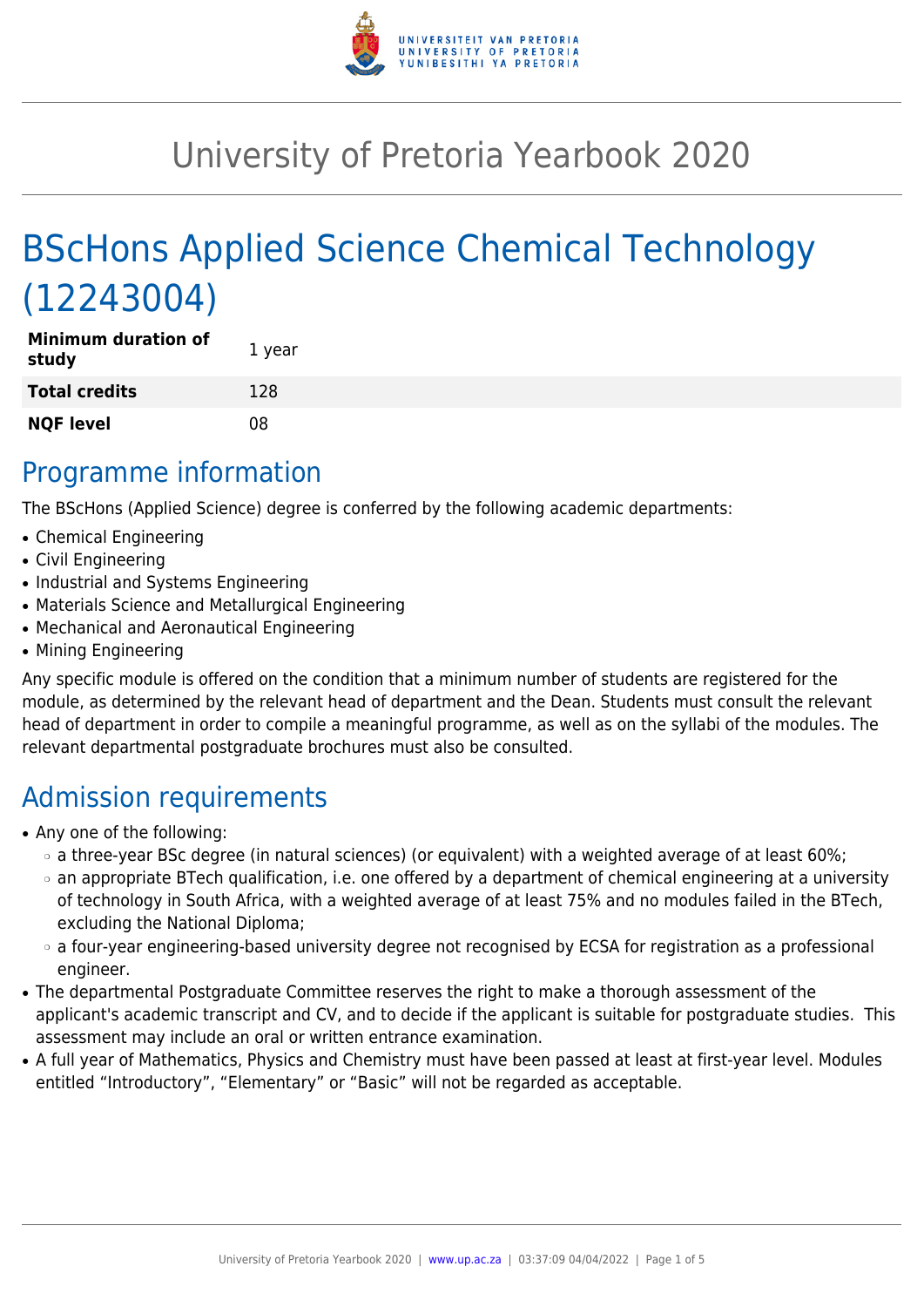

# Other programme-specific information

A limited number of appropriate postgraduate modules from other departments are allowed. Not all modules listed are presented each year. Please consult the departmental postgraduate brochure.

Specialisation in Process Technology is possible by registering for specific modules. (Please note that a candidate selecting this option will not be allowed to register for any modules at 700-level before the modules of the first semester at 400-level had been completed successfully.) Please consult the department.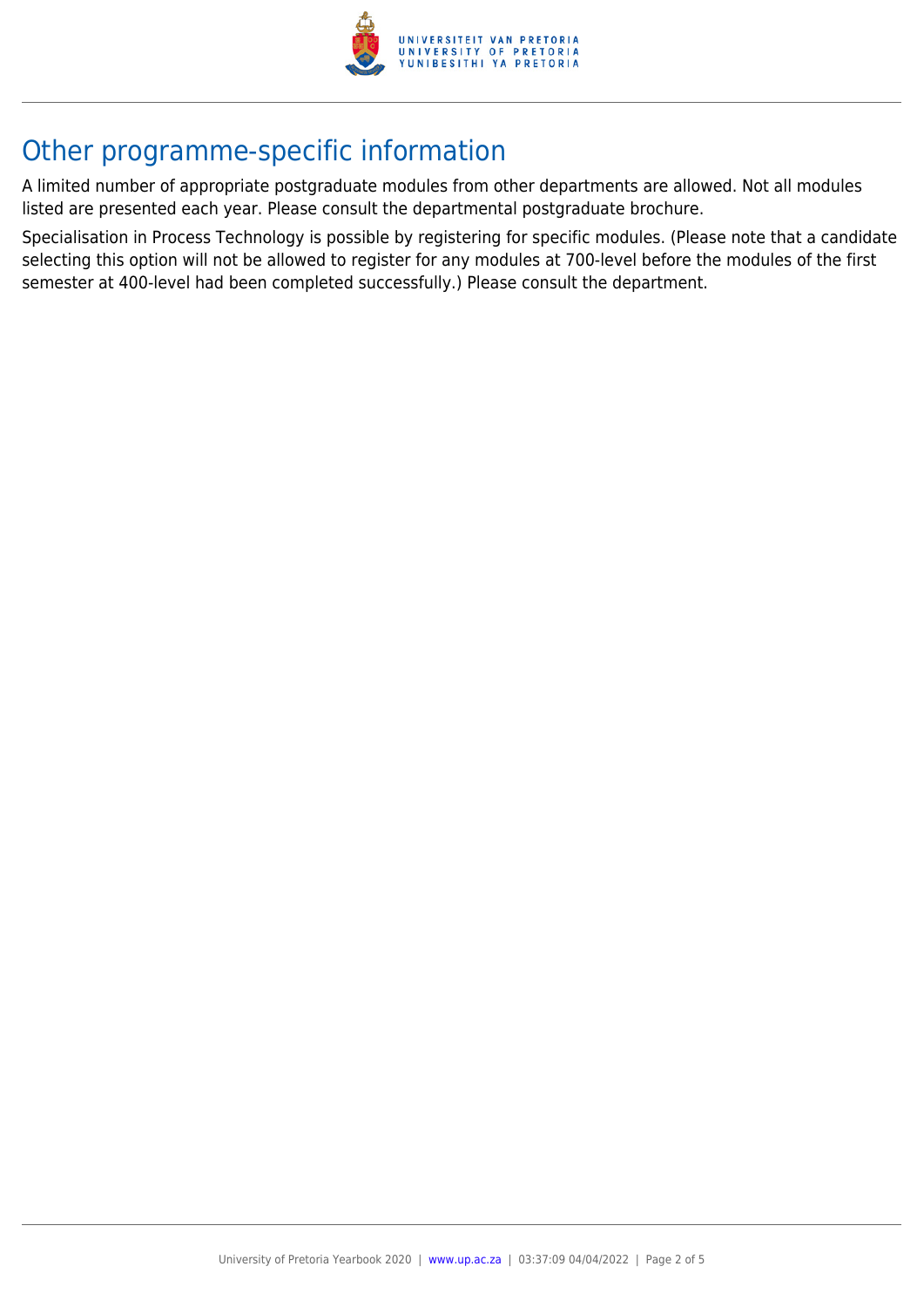

# Curriculum: Final year

**Minimum credits: 128**

## **Core modules**

#### **Bioprocessing 732 (CBP 732)**

| <b>Module credits</b>         | 32.00                          |
|-------------------------------|--------------------------------|
| <b>Prerequisites</b>          | No prerequisites.              |
| <b>Contact time</b>           | 32 contact hours per semester  |
| <b>Language of tuition</b>    | Module is presented in English |
| <b>Department</b>             | <b>Chemical Engineering</b>    |
| <b>Period of presentation</b> | Semester 1                     |

#### **Module content**

Description of industrial biotechnology in a process engineering environment. Focus on specific applications in the mining, agricultural, paper and pulp, medical, pharmaceutical, veterinary, brewing and food industries. Principles including implications of bio-prospecting, bio-safety, inoculum production, aseptic growth, quality control and product formulation as applicable to bio-processes. Fermentation with various microbial groups, bioleaching, gene transfer, solid-substrate fermentation, enzymatic catalysis and immunology. Bioreactors, batch and continuous processing. Bio-remediation.

### **Fluoro-materials science research and technology 732 (CFT 732)**

| <b>Module credits</b>                    | 32.00                          |
|------------------------------------------|--------------------------------|
| <b>Prerequisites</b>                     | No prerequisites.              |
| <b>Contact time</b>                      | 2 lectures per week            |
| <b>Language of tuition</b>               | Module is presented in English |
| <b>Department</b>                        | <b>Chemical Engineering</b>    |
| <b>Period of presentation</b>            | Semester 2                     |
| $Chamical$ angineering $707$ $(CID 707)$ |                                |

#### **Chemical engineering 707 (CIR 707)**

| Registration requires departmental approval.<br><b>Prerequisites</b><br>8 contact hours per semester<br><b>Contact time</b><br>Module is presented in English<br><b>Language of tuition</b><br><b>Chemical Engineering</b><br><b>Department</b> |
|-------------------------------------------------------------------------------------------------------------------------------------------------------------------------------------------------------------------------------------------------|
|                                                                                                                                                                                                                                                 |
|                                                                                                                                                                                                                                                 |
|                                                                                                                                                                                                                                                 |
|                                                                                                                                                                                                                                                 |
| <b>Period of presentation</b><br>Year                                                                                                                                                                                                           |

### **Chemical engineering 787 (CIR 787)**

**Module credits** 16.00

University of Pretoria Yearbook 2020 | [www.up.ac.za](https://www.up.ac.za/yearbooks/home) | 03:37:09 04/04/2022 | Page 3 of 5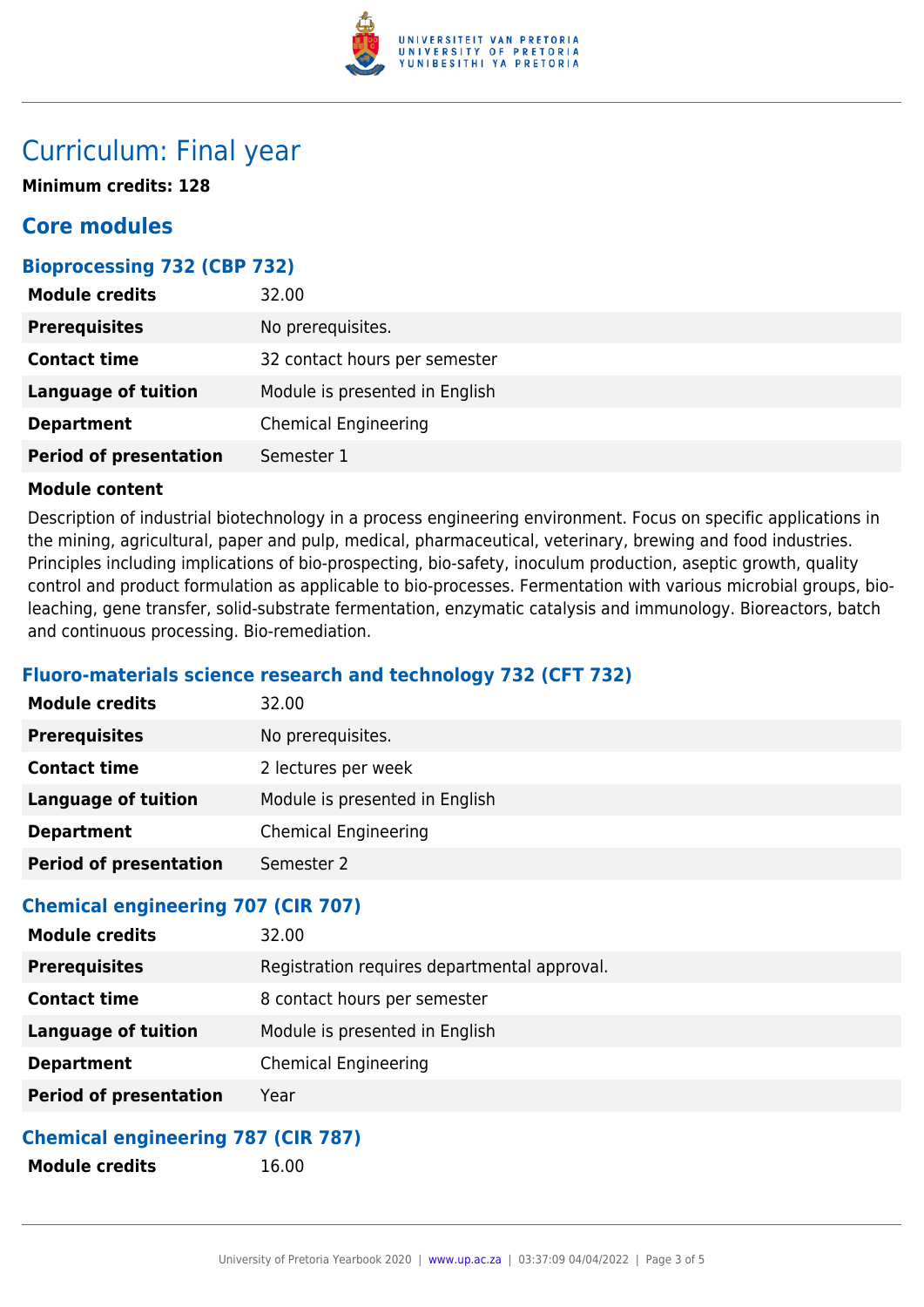

| <b>Prerequisites</b>          | Registration requires departmental approval. |
|-------------------------------|----------------------------------------------|
| <b>Contact time</b>           | 10 lectures per week                         |
| <b>Language of tuition</b>    | Module is presented in English               |
| <b>Department</b>             | <b>Chemical Engineering</b>                  |
| <b>Period of presentation</b> | Semester 1 or Semester 2                     |

### **Carbon materials science research and technology 732 (CMS 732)**

| <b>Module credits</b>         | 32.00                          |
|-------------------------------|--------------------------------|
| <b>Prerequisites</b>          | No prerequisites.              |
| <b>Contact time</b>           | 10 lectures per week           |
| <b>Language of tuition</b>    | Module is presented in English |
| <b>Department</b>             | <b>Chemical Engineering</b>    |
| <b>Period of presentation</b> | Semester 1 or Semester 2       |

#### **Product design 732 (CPO 732)**

| <b>Module credits</b>         | 32.00                          |
|-------------------------------|--------------------------------|
| <b>Prerequisites</b>          | No prerequisites.              |
| <b>Contact time</b>           | 24 contact hours per semester  |
| <b>Language of tuition</b>    | Module is presented in English |
| <b>Department</b>             | <b>Chemical Engineering</b>    |
| <b>Period of presentation</b> | Semester 1                     |

#### **Polymer processing 732 (CPP 732)**

| <b>Module credits</b>         | 32.00                          |
|-------------------------------|--------------------------------|
| <b>Prerequisites</b>          | No prerequisites.              |
| <b>Contact time</b>           | 32 contact hours per semester  |
| <b>Language of tuition</b>    | Module is presented in English |
| <b>Department</b>             | <b>Chemical Engineering</b>    |
| <b>Period of presentation</b> | Semester 1 or Semester 2       |
|                               |                                |

### **Polymer materials science and research 732 (CPW 732)**

| <b>Module credits</b> | 32.00                          |
|-----------------------|--------------------------------|
| <b>Prerequisites</b>  | No prerequisites.              |
| <b>Contact time</b>   | 32 contact hours per semester  |
| Language of tuition   | Module is presented in English |
| <b>Department</b>     | Chemical Engineering           |